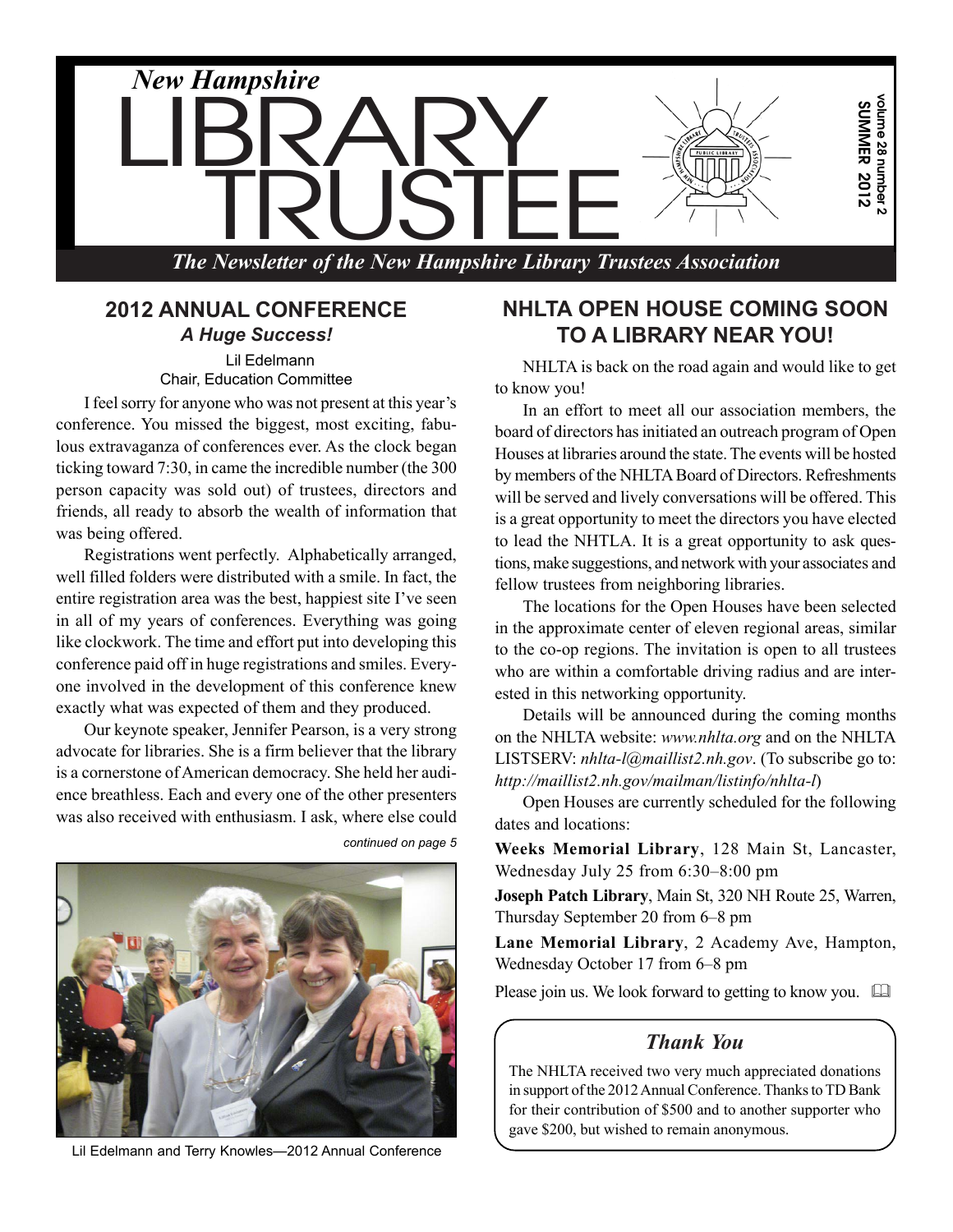#### **ANNUAL AWARDS**

Each year, the NHLTA presents awards to individuals or groups who have given exemplary library service to their community. The information is also available on the NHLTA website *www.nhlta.org*.

Awards are for the following categories:

Library of the Year Lillian Edelmann Trustee of the Year Library Director of the Year Special Library Service Contribution Award Dorothy M. Little Award \* Sue Palmatier Award for Outstanding Support by a "Friends of the Library" Group

The deadline for submitting nominations is July 31, 2012. Please mail applications to Carol Snelling, P.O. Box 726, Holderness, NH 03245.

\* **The Dorothy M. Little Award** is given to someone who has promoted library excellence in their community and has demonstrated sustained, extraordinary public library advocacy and activism on a regional and state level.

The award was initiated to honor Dorothy M. Little, who was affectionately known throughout New Hampshire as "Mrs. Library". She served as the first librarian of the Hampton schools and then became Librarian of the Supervisory Union 21 Instructional Center until she retired in 1978. From 1966 until 1998, Mrs. Little was a Lane Memorial Library Trustee and chair of the board for seven years. She was an active member of the Friends of the Library, a member of the Seacoast Librarians and Media Specialists, and for over ten years held various offices in the NHLTA including president from 1982-1984. The Dorothy M. Little Memorial Room in the Lane Memorial Library in Hampton was established in August of 1990.

Previous recipients of the award include: Dorothy Holden, Terry Knowles, John Barrett and Lillian Edelmann.

**HOLLIS SOCIAL LIBRARY**

 $\Omega$   $-$ 

Loring Webster, NHLTA Director

The Hollis Social Library is a charming structure in the center of Monument Square and is reminiscent of a Greek temple with its domed roof and columned entrance. The library was enhanced with a fairly recent addition, and although they are space limited at 5,500 square feet they have organized their spaces in a most pleasing and efficient way.

With a population of 7,600, a patron base of 5,200, and a collection of 40,000, they boast a truly remarkable circulation of almost 100,000 items. The children's room is charming, with wonderful wall art, and loads of stuffed animals and activity posters to engage young minds as they come for group reading programs. Not to be outdone, the young adult's room has been decorated by the YAs to their taste and interest, and is a favorite after-school hangout.

One of their innovative ideas for beating the winter blahs was a puzzle swap, prominently featured in the central room next to the circulation desk where patrons could exchange puzzles without sign-out for at-home family entertainment.

The Hollis Social Library is certainly worth a stop when you're in the area. 

*More photos of the 2012 Annual Conference on the NHLTA website: www.nhlta.org*

## **BOARD OF DIRECTORS**

**Adele Knight, President** Dublin • *a.knight@nhlta.org*

**Loring Webster, Vice-President** Brookline • *l.webster@nhlta.org*

**Carol Snelling, Secretary** Holderness • *c.snelling@nhlta.org*

**Elizabeth Solon, Treasurer** Brookline • *e.solon@nhlta.org*

**Conrad Moses Past-President** East Kingston • *c.moses@nhlta.org* **Marcia Burchstead** Intervale • *m.burchstead@nhlta.org*

**Bruce Cotter** Stratham • *b.cotter@nhlta.org*

**Marty Davis** Claremont • *m.davis@nhlta.org*

**Lillian Edelmann** Nottingham • *l.edelmann@nhlta.org*

**Susan Young Gaudiello** Barrington • *s.gaudiello@nhlta.org* **Robert Gilbert** Brentwood • *r.gilbert@nhlta.org*

**David Hallenbeck** Amherst • *d.hallenbeck@nhlta.org*

**Constance Kirwin** Antrim • *c.kirwin@nhlta.org*

**Karen Sheehan Lord** Manchester • *ks.lord@nhlta.org*

**Kathy Meserve** Newton • *k.meserve@nhlta.org*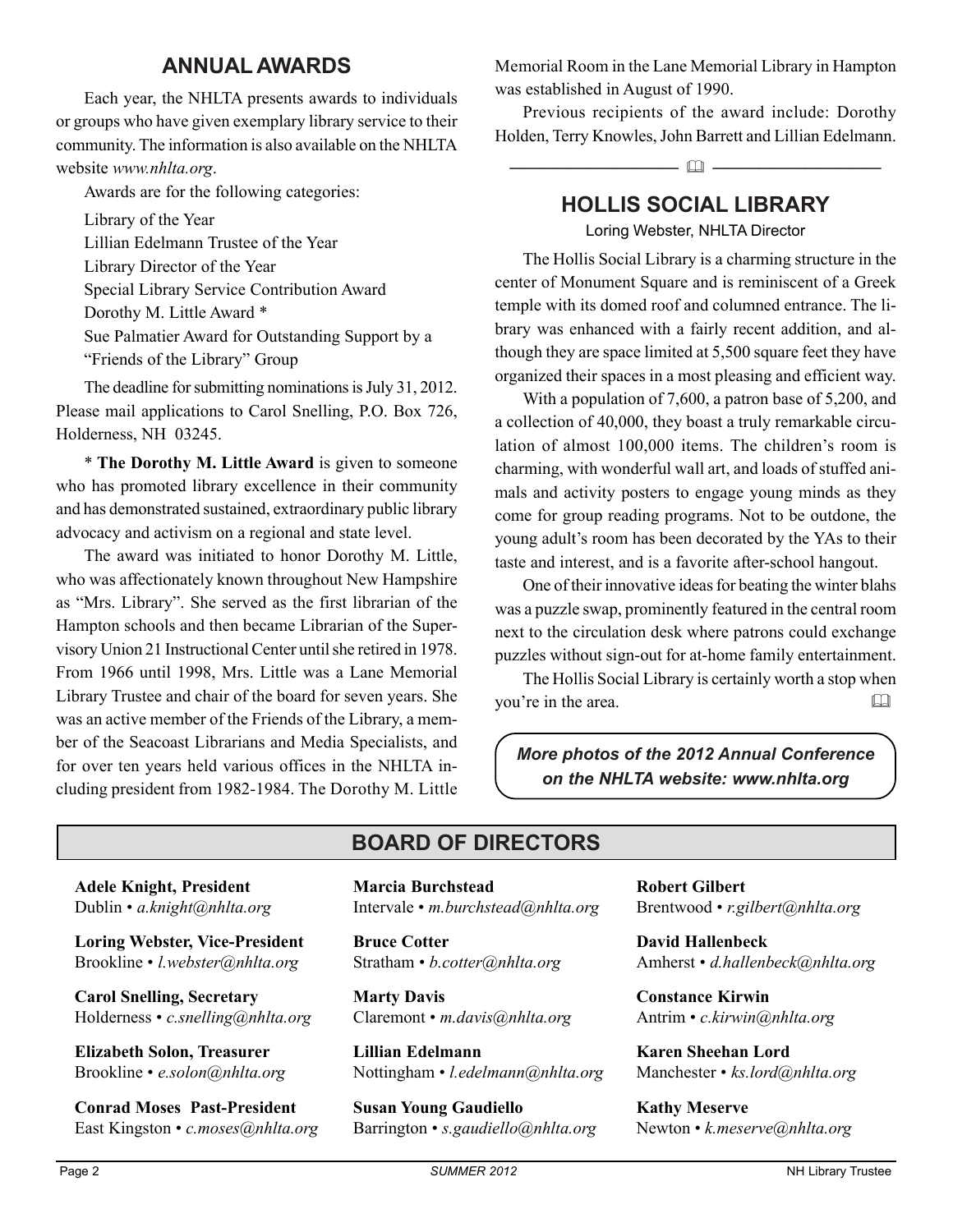

# **MESSAGE FROM THE PRESIDENT. . .**

Serving as president of the NHLTA this past year has been a challenging and exciting experience. Working with a very talented and con-

scientious Board of Directors, that strives diligently to enhance our operations and better serve trustees, has been a real pleasure. And, it is reassuring to know that there are so many dedicated and committed trustees throughout the state. I look forward to another year of working with you all to strengthen our library community.

As we move forward, advocacy is one of the key words. For those of you who attended the conference and heard keynote speaker Jennifer Pearson give a very convincing presentation about advocacy you realize just how important advocating for libraries can be. As a matter of fact, the NHLTA directors believe that advocacy is so important that it will be the focus of our annual retreat in October. We must take advantage of every opportunity to speak out and speak for our libraries. We must let everyone know what our libraries bring to the community. It *will* make a difference.

Networking is another key word to remember. It is said that there is strength in numbers and it is true. Seek out your neighboring trustees, communicate, share, and learn from each other at regional gatherings. Monadnock, Souhegan, Carroll County and Hooksett area trustees have already established regional groups and find them very beneficial. The NHLTA is planning a series of Regional Open House



NHLTA Directors Sally Jones and Kathy Meserve at registration table – May 21, 2012 Annual Conference

gatherings in other parts of the state to introduce the concept. Dates have already been set in Warren, Hampton and Lancaster. See the article on page 1 and the calendar on the back page. We will notify you of other sites and dates soon.

David Hallenbach (technology) and Connie Kirwin (communication) have been hard at work developing our *new* web site. It is now *on line* with recent news, photos of libraries, resources, calendar of events and a wealth of other information. Annual Conference speakers provided the NHLTA with PDFs of their PowerPoint presentations. You can access them on the new website *www.nhlta.org*.

One of the most satisfying undertakings of our board this past year was to address some challenging legislative issues and enlist your support. For example, your response to Save the Vans was overwhelming and successful. The NHLTA Legislative Committee will continue to monitor legislation and plans to join forces with other groups who are also interested in advocating for important library issues. We will keep you posted.

The NHLTA is reaching out to as many trustees as possible with its offering of six Orientation workshops. These orientations are invaluable for new trustees but seasoned trustees find them helpful as well. Orientations will be held in Lancaster, Concord (2), Moultonborough, Newport and Jackson. Note the schedule on the back page calendar of this newsletter. An informational flyer will be posted on the website (*www.nhlta.org*) and also mailed out in July.

Evaluations coming in from the Conference have been so positive that Education Committee chair, Lil Edelmann, is absolutely beaming and jumping with joy. Lil and her committee are already planning next year's conference which will be held at SERESC on May 20, 2013.

As always, your input, questions and concerns about happenings in the library trustee community are always welcome.

> Sincerely, Adele Knight, President

**Quote of the Month** Provided by Robert Brooks, Trustee Bedford Public Library

"The past is History, the Future is a Mystery, this moment is a Gift—that's why it's called the Present." Unknown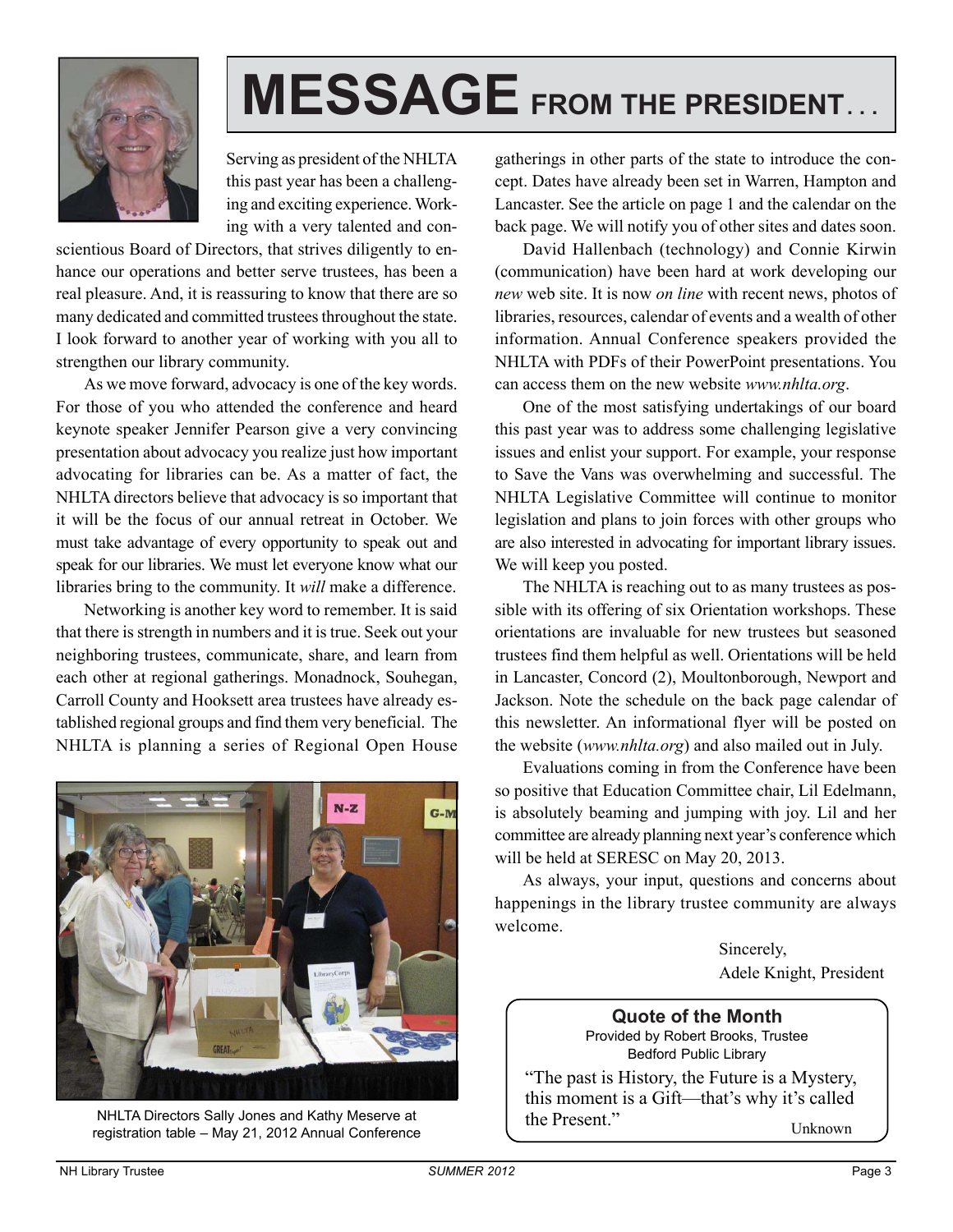## **MINOT-SLEEPER LIBRARY, BRISTOL**

Lucille Keegan, Trustee Minot-Sleeper Library, Bristol

March 17, 2012 turned out to be a very important day in the life of the Minot-Sleeper Library in Bristol NH. The voters were once again being asked to vote for an addition to the library. This was the third year in a row.

Portions of an article from the Laconia Citizen are quoted below.

"Library trustees have been looking for more space almost since the library opened in 1886." In reviewing the trustee's reports from 1886 forward, Barbara Greenwood, a longtime Minot-Sleeper Library trustee, discovered that, after only 20 years of operation, the trustees were finding the small, brick library founded by Josiah Minot and S.S. Sleeper was in need of more space. "In the near future," the trustees wrote in 1905, "the necessary enlargement of the library will become a problem for serious consideration."

The trustees' 1906 report repeated the warning: "It is becoming more and more apparent each year that something must be done in the near future to enlarge the capacity of the library." And, in 1908, they wrote, "The limited quarters of this library are becoming more and more apparent each year. Nearly every available foot of space has been utilized and the question of enlarged accommodations must soon come up for the voters of the town to consider."

Repeating the refrain in 1909, the trustees observed, "Probably the true solution of this question would be to build in the rear of the present structure a connecting main building for the circulating department and as a museum, using the present structure as a reading room and for the reference books. This is an important subject for consideration of all interested in the welfare of the library."

As the 1915 trustees' report stated, "The original donors who so kindly gave the building and a portion of the books undoubtedly thought they had provided ample space for many years, but if they could have realized how rapidly the space would be filled, they would surely have provided a larger building."

Finally the voters of Bristol have approved the funds for an addition to be built this year. The plan compliments the current building and will provide space for a children's room which has been very much needed. This addition will also allow for more computers for public use as well as space for books and tables for reading and studying. The current building will be used as a public meeting room and house the extensive historical selections for research. 

## **GALE LIBRARY, NEWTON**

Kathy Meserve, NHLTA Director

The Gale Public Library was founded in 1892 and was located first in the Newton Town Hall, then in a former oneroom schoolhouse. It was named after members of the Gale Family, who donated money to the library. In 1978, the library moved into a former elementary school that was built in 1900, where it currently resides.

Serving a population of around 4,500, the library has a collection of 28,800 items and an annual circulation of over 28,000 items. Our Friends of the Library group is a small but faithful group of women who raise money and support library activities, such as our American Girl Doll Tea and our annual Halloween Party.

The Gale Library offers a multitude of events to encourage all age groups to visit the library. Our older members enjoy the Wednesday evening cribbage night. For nearly 10 years, this group of senior citizens has gathered to socialize and to hone their card-playing skills.

One of our most popular programs for the younger generation is the Read with Jasmine program. Children love to read to Jasmine, a certified R.E.A.D. therapy dog.

The library also offers a story hour, two adult book clubs, and several other seasonal reading programs for children and adults throughout the year. Arts and crafts, movies, Wii, and a special teen corner also contribute to making the Gale Library a center of community activity.

## **SPONSOR A BOOK**

Loring Webster, NHLTA Director

Did you ever wish you had been the first to see a new book by your favorite author? Have you wished that you could buy a book at library discount prices? Well you can do both, and donate to your library, all at the same time!

The Brookline Public Library has a long-established sponsorship program whereby you can sponsor your favorite author, pay library rates, and be the first in line to read the very latest works. Does it get any better than that for avid readers? Oh, and did I mention that you will be making a tax-free donation to one of your favorite causes and helping to keep library budget costs down? Let's see—that's win, win, win and Win!

If your library doesn't have a sponsorship program, what better time to start one? If you have more than one favorite author, you can sponsor two or more. I'm sure that your librarian will be very happy to accommodate you.  $\Box$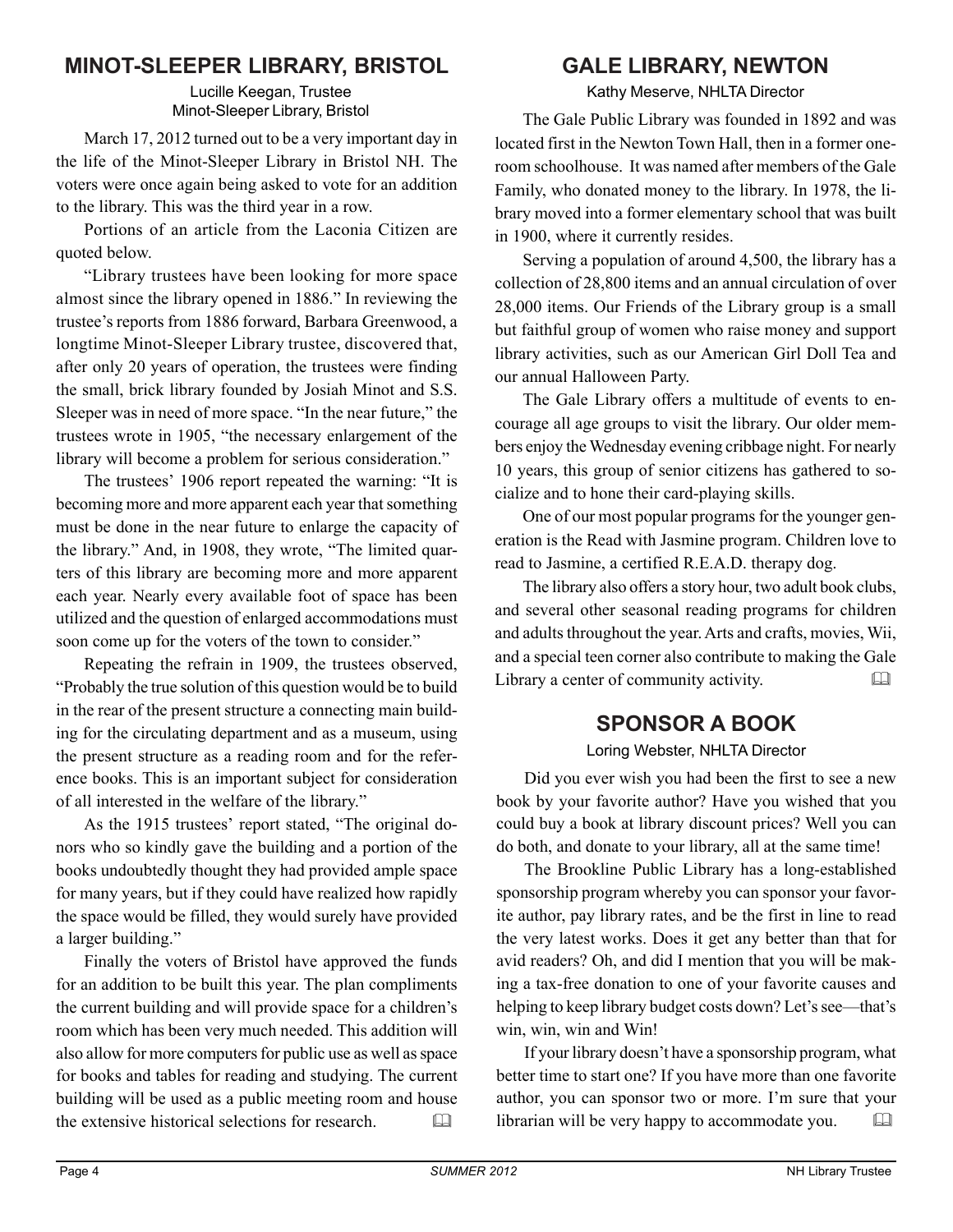#### **ORIENTATION WORKSHOPS** *What does it take to be a trustee? What are your responsibilities?*

NHLTA is offering six Orientation Workshops at five locations in the state: Lancaster, Concord, Jackson, Newport, and Moultonborough, in September and October.

Areas of focus to be covered will include trustee job description, essential responsibilities, and a review of NH laws that govern libraries. Trustee guidelines and best practices include topics such as working as a team with the Library Director, conducting effective meetings, writing an agenda, and recording minutes. Also of importance in these difficult economic times is advice on advocating for your library and working with your Friends of the Library group.

This workshop will provide you with the knowledge and wisdom to fulfill your duties and handle the office of trustee. An informational flyer will be mailed in July and posted on the NHLTA website: *www.nhlta.org*. 

**NHLTA Annual Conference** continued from page 1



you ever have gone to have such an array of presentations on subjects that are so necessary for your knowledge of the governance of your library? We were grateful to have two presenters who travelled far to fulfill our needs. Our keynote speaker, Jennifer Pearson, came from Ohio and Susan Henry came from Florida. The other eleven presenters were from our own state.

Parking was a cinch, the food was wonderful, the technology involved was beyond compare and even the restrooms were easy to find. As our attendees were exiting for the day, there were only smiles and compliments as to how great the conference was. Happy, happy people!

Now the question is, how can we ever develop anything bigger and better than this last event? Easy! We have the best Education Committee ever organized, especially with volunteers like Christie Sarles, Marie Harris and Elizabeth Ives. Next year's conference will be huge, fabulous and exciting. Count on it!! Register early! 

### **GLOBAL OUTREACH AND ADVOCACY** *The Rothschild's Botswana Library Project*

#### **September 11 – Slide Presentation with Victoria Lang, Director, Holderness Library**

Robert and Sara Rothschild have established a family foundation that, in collaboration with the Botswana government, is building libraries in villages throughout the country. In partnership with the Botswana National Library Service and the Bill and Melinda Gates Foundation, which is providing computers and computer training to each library, the Rothschild's goal is to build twenty libraries within the next ten years. The eighth library was opened in November 2011 and more are in the planning and construction phases.

Victoria Lang, director of the Holderness Library, met the Rothschilds—local patrons who live in Holderness. The fascinating stories emanating from the Bob and Sara about their Botswana project were more than enticing to Victoria. She listened to the stories of parents walking with children of all ages for miles over several days and sleeping at night on the ground to get to the site of this new building being created just for them. She heard that it was beyond belief when parents learned that their children had, for the first time in their lives, a place to learn and an opportunity to have a future with knowledge learned at that library.

When Victoria realized what was at stake, she volunteered to become a part of this project. She has been working on organizing an exchange of librarians between the two countries. Victoria recently hosted a visit from the Deputy Director of the Botswana National Library Service, who visited the Holderness Library and many other libraries in New Hampshire.

In March of 2012 Victoria visited Botswana. She is the first and only Library Director from the state of New Hampshire to undertake this volunteer position in Africa. Her slide presentation of this project and her visit will hold you spellbound and, I am sure, will lead to countless questions after the final slide has been shown.

The presentation of Victoria's program will be at the Manchester City Library at 405 Pine Street on Tuesday, September 11. More details will be forthcoming on the NHLTA website: *www.nhlta.org* and on the NHLTA LISTSERV: *nhlta-l@maillist2.nh.gov*. (To subscribe go to: *http://maillist2.nh.gov/mailman/listinfo/nhlta-l* ).

> — Lillian Edelmann NHLTA Director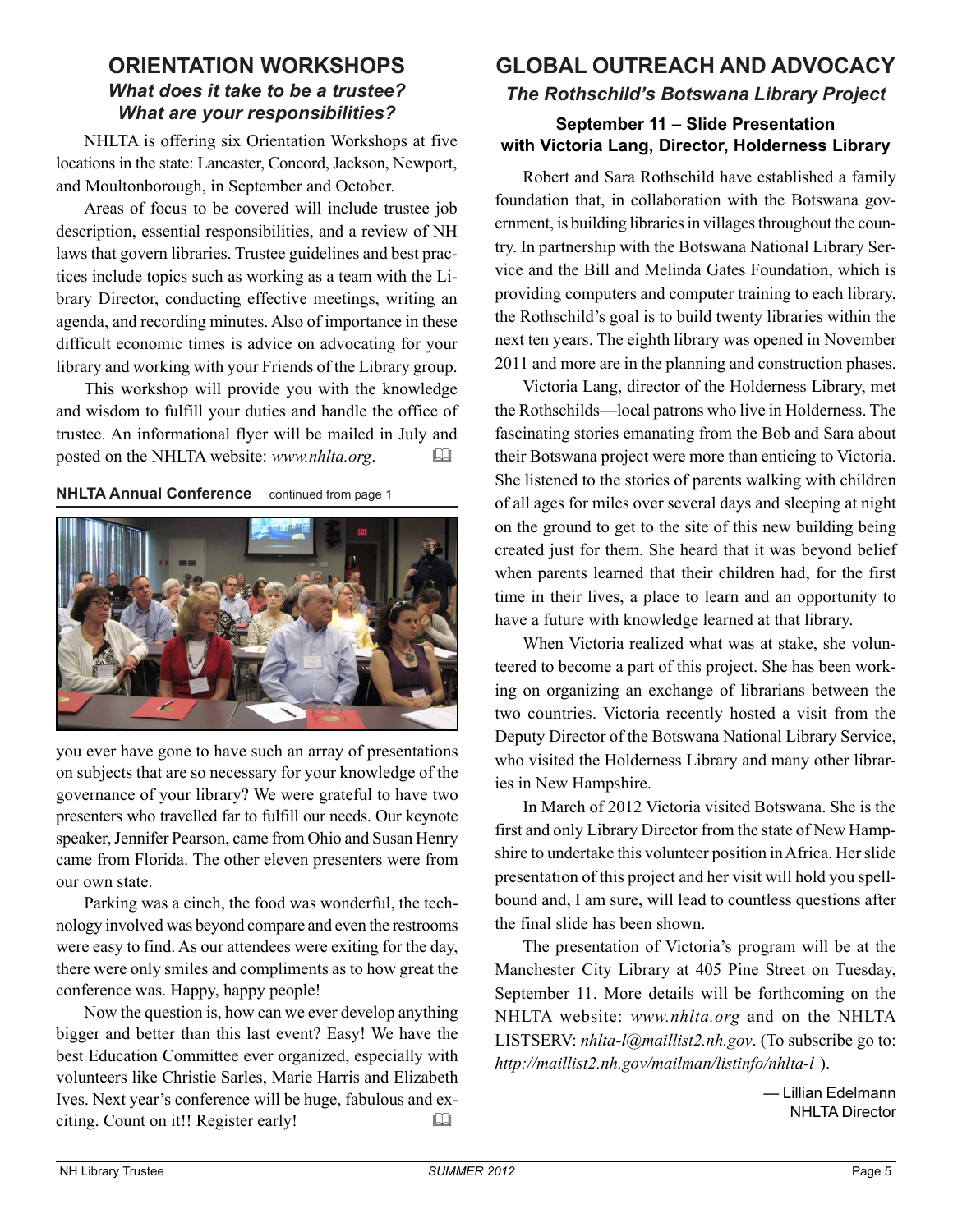## **POLICY OF THE MONTH** *UNATTENDED CHILDREN POLICY*

#### Dublin Public Library Adopted October 14, 2009

Parents should not view the library as an alternative to daycare. The Library in no way assumes any responsibility for any child left unattended in the Library. For the safety and protection of all patrons, the Dublin Public Library has developed the following policy.

- All children under the age of 10 must be accompanied by an adult or responsible caregiver.
- Unattended youth, aged 10 and up, are welcome to use the library as long as their behavior is acceptable.
- Parents should be advised that if their children misbehave they will be told to leave the library.
- Parents should realize that in their absence they are still legally responsible for their children's behavior.
- Library staff shall not be placed in the position of supervising children except when the children are in scheduled library programs. Parents or caregivers of children under 10 shall remain in the library while the program is in progress.
- Parents or caregivers of unattended children aged 10 and up must arrive at the library to pick up their children fifteen minutes prior to closing time on any day the library is open.
- If children are in the library without an adult at closing time, staff will attempt to locate the parent or caregiver. If the parent or caregiver can't be located, the police will be contacted to pick up the child. Two library staff, not custodial, members will stay with the child until the parent or police arrive. If the parents arrive before the police arrive, the police shall be notified. Under no circumstances is a staff member ever to drive any patron home, child or adult.

#### *Thank you to the Dublin Public Library for sharing their policy.*

This policy is a sample and should be tailored to fit your library. Other Unattended Children policies can be referenced on the following websites:

#### NHLTA: *www.nhlta.org*

NH State Library: *http://www.nh.gov/nhsl/lds/index.html* Stratham Public/Wiggin Memorial Library: *http://library. strathamnh.gov/Pages/StrathamLibrary\_Info/policies*. 

## **REGIONAL TRUSTEE NETWORKING**

#### *Souhegan Area Trustees* Betsy Solon

On the evening of April 5, Greenfield Trustees Jami Bascom and Bruce Dodge led the group on a tour of their library facilities. One of the best parts of these regional meetings is getting to visit other libraries and seeing how similar, and yet unique, each organization is.

Since we are an informal group without set agendas, our discussions are usually very timely and specific to the needs of attendees. At this meeting, topics ranged from library budgets to library security. Folks also shared their experiences with alternate trustees and the hiring of bookkeepers to handle library finances. As a result of the recent NH legislation issues, we also agreed that along with building relationships with other town officials, library trustees should also get to know their State Representatives and be willing to discuss library-related bills and legislation.

The next quarterly Souhegan Area Trustees meeting will be held in the Fall (date and location to be announced).

#### *Carroll County Trustees* Marcia Burchstead

The Carroll County Roundtable meets twice a year. The next gathering will be held on Tuesday September 18, from 6–8:00 pm at the Moultonborough library.

#### *Hooksett Area Trustees* Connie Owen, Trustee Rodgers Memorial Library, Hudson

On June 6, twelve trustees representing six communities—Hooksett, Auburn, Derry, Chester, Peterborough and Hudson—met at the Rodgers Memorial Library in Hudson for lively discussions, sharing information and networking.

Topics dealt with staff turnover, recruitment and hiring, effective marketing strategies, sharing some techniques including social networking like Facebook, off-site library participation in local happenings like Farmers Markets, circulating e-readers and familiarizing patrons with new digital and electronic devices, volunteer policies with emphasis on policies relating to the under 18-year old volunteers; director and staff performance evaluations, and ideas for scheduling policy reviews and revisions.

The next Regional Trustee gathering will be held September 5th at the DerryLibrary. Contact Trustee, Elizabeth Ives.

## *Monadnock Area Trustees*

Adele Knight

The area trustees will be taking a summer hiatus and will meet in September (date and location to be announced).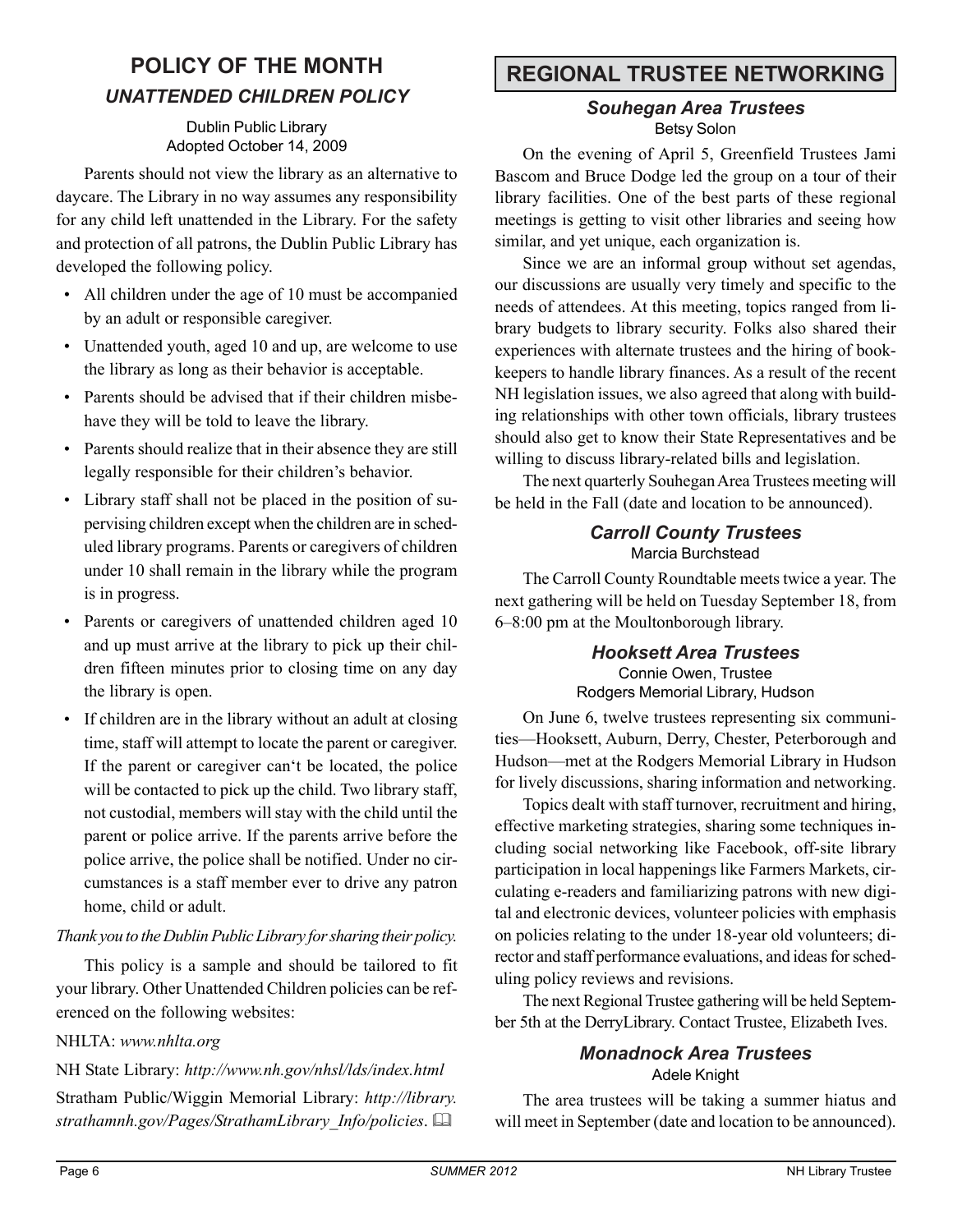## **NHLTA ELECTS NEW MEMBERS TO THE BOARD OF DIRECTORS**

#### Marcia Burchstead

During the business meeting at the recent New Hampshire Library Trustee Association's conference three highly qualified individuals were elected to fill vacancies on the board of directors. They each bring expertise, educational and employment skills in different areas, and complement the existing board of directors.

Marty Davis of Claremont has served as a trustee at the Fiske Free Library for over four years and is currently chair of the board. A graduate of Dartmouth College with a major in Geography and Regional Planning he has been employed since 1986 at Domus, Inc., a design-build residential construction firm located in Hanover. He served in the Vermont Air National Guard and attained the rank of First Lieutenant, Chief of Security.

He also serves on the Claremont HUD-Funded City Center Evaluation Project Steering Committee. The project is managed by the Claremont Planning Office. He is an avid gardener and provides for and maintains the flower garden at the Fiske Free Library.

Susan Gaudiello has served for ten years as a trustee of the Barrington Public Library, five of them as president. She holds a B.A. from Mount Holyoke College with a M.Ed. and MBA from the University of New Hampshire. Her areas of strength are in board development and strategic planning. She was the CEO of Home Care Association of New Hampshire from 1992–2011 as well as director of South Shore Elder Services and Bristol Elder Services in Massachusetts.

Additionally she was elected to the Select Board of the Town of Barrington and is a board member of the Rochester District Visiting Nurse Association.

Karen Sheehan Lord has been a trustee of the Manchester City Library since 1991 performing the duties of secretary and also as a representative on the personnel committee. She received a B.A. in Studio Art from the Connecticut College for Women and later a M.Ed from Keene State College in Arts Education and pursued further study at the NH Institute of Art. Until her retirement she was a teacher of Visual Arts and Humanities at Manchester Central High School. For many years she was a representative and executive board member of the Manchester Education Association, the New Hampshire Education Association and National Education Association. Her skills include labor relations and personnel work.

She serves as a trustee at Canterbury Shaker Village and a volunteer at Massabesic Audubon Center, a 130 acre site located in Auburn. Prior to her retirement she was on the advisory board of the NH Scholastic Art Awards. In her spare time she enjoys gardening, travel and is an avid reader.

The addition of these three new directors brings the board to a full complement of fifteen.

The officers and board members would also like to recognize the two women whose term of office ended in May. Sara "Sally" Jones of Salisbury had served as secretary and Carol Theoharous of Pelham was editor of the quarterly newsletter. It is with sincere gratitude for their many years of invaluable service to our organization that NHLTA wishes them well.

The slate of officers for 2012-13 was unanimously approved by the board at the June meeting. Adele Knight continues as President, Loring Webster, Vice President, Elizabeth "Betsy" Solon, Treasurer, and Conrad Moses, Past-President. Carol Snelling assumes the duties of Secretary. 

## **CONTRIBUTE TO THE NEWSLETTER**

Do you have a great idea to share with the readers of the NHLTA newsletter? We encourage you to submit articles and/or photos to us for consideration. Topics could include events, programs that you have initiated, announcements or a recent success story.

The copy deadline for the next newsletter is September 1. Please e-mail *a.knight@nhlta.org*. 

|  |                                      | <b>New Hampshire Library Trustee Staff</b> | The New Hampshire Library Trustee is published four (4) times a year by the<br>New Hampshire Library Trustees Association, PO Box 617, Concord, NH 03302. |  |
|--|--------------------------------------|--------------------------------------------|-----------------------------------------------------------------------------------------------------------------------------------------------------------|--|
|  | President                            | Adele Knight                               | The newsletter serves as a means of providing information and ideas to library                                                                            |  |
|  | Co-Editors                           | Adele Knight & Marcia Burchstead           | trustees in the state of New Hampshire. Subscriptions are included as part of the                                                                         |  |
|  | <b>Contributing Editor</b>           | Connie Kirwin                              | annual dues for the New Hampshire Library Trustees Association. The content                                                                               |  |
|  | <b>Contributing Editor</b>           | Emma Smith                                 | published is for informational purposes only and is not, and should not be<br>considered a substitute for legal advice.                                   |  |
|  | Page Layout & Design                 | Connie Kirwin                              |                                                                                                                                                           |  |
|  | <b>Proofreaders</b>                  | Loring & Ann Webster                       | © Copyright 2012 New Hampshire Library Trustees Association.                                                                                              |  |
|  | E-mail submissions and inquiries to: |                                            | Reproduction or use of the contents requires permission from the NHLTA.                                                                                   |  |
|  | a.knight@nhlta.org                   | m.burchstead@nhlta.org<br>or               | POSTMASTER: Address correction requested.                                                                                                                 |  |